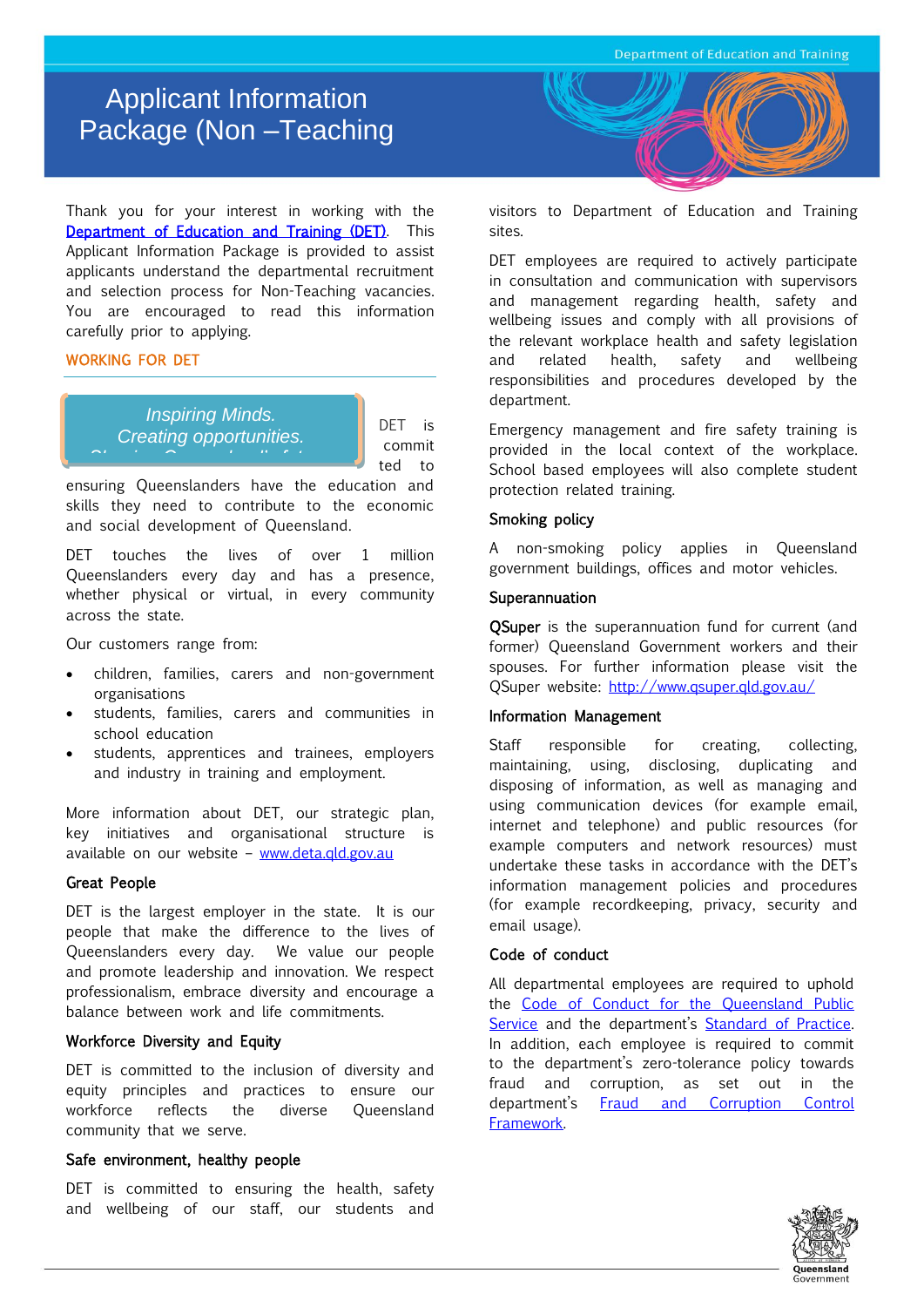# WHAT YOU NEED TO KNOW BEFORE YOU APPLY

# Legal Work Status

You must be legally entitled to work in Australia to apply for a Queensland Government vacancy. Only Australian citizens, New Zealand citizens (who have a special category visa or the right to be granted one) and permanent residents can be appointed to permanent positions. If you have a work visa, you can only be employed in a temporary position (for the length of your visa, or until you become an Australian citizen or permanent resident). You will be required to provide evidence of your legal work status prior to or upon commencement.

# Applicants previously paid a Voluntary Medical Retirement (VMR), Early Retirement, Redundancy, Retrenchment, other Severance Benefit or Voluntary Separation Payment (VSP)

In accordance with the *Public Service Act 2008* (s52(3)), Industrial Relations Act 1999 (s687(3)) and [Public Service Commission Directives](http://www.psc.qld.gov.au/publications/directives/date-of-release.aspx) relating to Voluntary Medical Retirement (VMR) and Early Retirement, Redundancy and Retrenchment severance benefit recipients who are re-employed by a Queensland Government entity within the period covered by the severance benefit may be subject to financial penalties.

In addition to repayment conditions where liable, applicants who have accepted a Voluntary Medical Retirement (VMR) from a Queensland Government Entity may be re-employed as a consultant, contractor, or employee in a Queensland Government Entity provided that the applicant also provides medical evidence that clearly and unambiguously states that the applicant's current condition would not affect his or her ability to safely and effectively perform the proposed role and re-engagement would not pose a risk of worsening or aggravating an existing injury or illness. DET will also complete a risk assessment that supports re-engagement in such cases.

Voluntary Separation Payment (VSP) recipients are not eligible for to seek re-employment by a Queensland Government Entity for a period of three (3) years from the date of termination in accordance with the VSP Deed and will not be given further consideration if applying within this exclusion period.

Applicants who have been paid a VMR, early retirement, redundancy, retrenchment, other severance benefit, or VSP from a Queensland Government entity within the applicable periods are required to indicate this on the application form.

#### Pre-employment checks

DET may require applicants to undergo a variety of pre-employment checks including but not limited to disciplinary and/or criminal history checks.

## Criminal History Check (CHC)

DET is committed to creating and maintaining safe and secure environments for all employees and students. Depending on the duties, duration and location of the position applied for applicants may be required to undergo a CHC. DET is not obliged to consider any applicant who does not consent to undergo a CHC.

This arrangement does not apply to teachers who hold registration with the Queensland College of Teachers' Registration unless the teacher changes Awards as part of their employment.

#### Criminal charges and convictions

Please refer to the department's Criminal History [Check procedure](http://ppr.det.qld.gov.au/corp/hr/hr/Pages/Criminal-History-Checks.aspx) for advice about departmental requirements relating to the disclosure of personal criminal history during the recruitment and selection process.

## Working with children check

The well-being and safety of children in departmental care is supported through compliance with the Working with Children (Risk Management and Screening) Act 2000 employment screening process, ensuring individuals working in schools or regularly in contact with child students possess a Blue Card. The role description will indicate if the position requires the preferred applicant to undergo a "working with children check".

DET are legally obliged to warn applicants that it is an offence for a disqualified person to sign a Blue Card application form. Further details regarding this check may be obtained by accessing the the website: <http://www.bluecard.qld.gov.au/>

Confirmation of employment is conditional upon the preferred applicant being issued with a Blue Card.

#### Proof of identity

Panel chairs will be responsible for contacting applicants to obtain applicant consent to undergo a criminal history check and acceptable documents to support the applicant's identity. Proof of identity will also be required for payroll purposes for the successful applicant/s.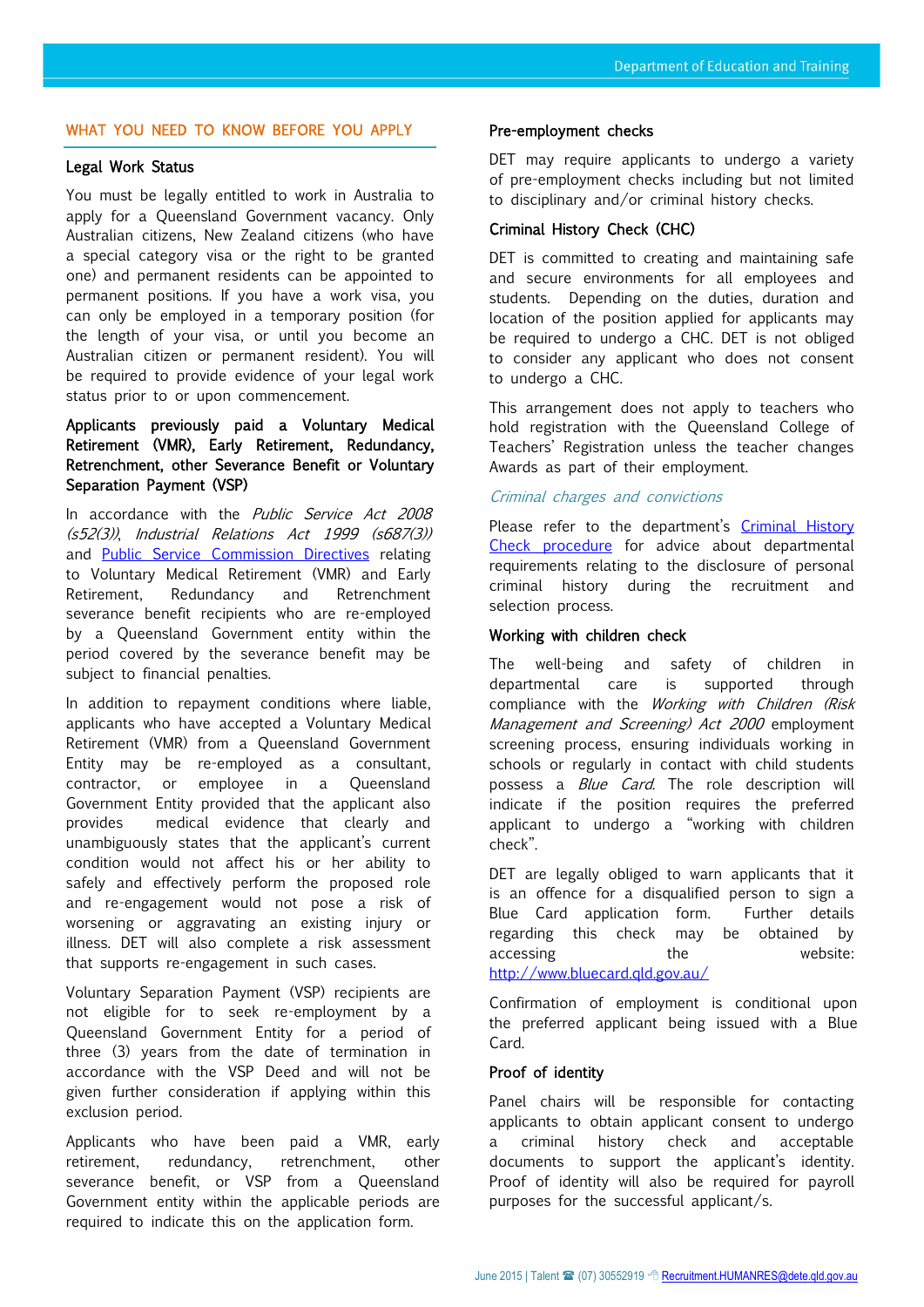## Employment as a Lobbyist – Conflict of Interest

It is [Government policy](http://www.psc.qld.gov.au/publications/assets/policies/lobbyist-disclosure-policy.pdf) that all public service employees are to provide, within one month of taking up duty, a disclosure of employment as a lobbyist in the previous two years.

# Private / sexual relationships

DET has a strict policy and code of conduct concerning private employee relationships with Queensland State school students. DET employees are prohibited from engaging in a private/sexual relationship with any Queensland State school student aged under 18 years of age, unless official approval has been given to the continuation of a pre-existing relationship.

If you have an ongoing private sexual relationship with a Queensland State school student aged under 18 years of age, and wish to be employed with DET, prior to commencing employment with DET you must confidentially declare this information to the Department's Ethical Standards Unit  $\hat{R}$  (07) 3255 2955.

Failure to make this declaration prior to commencing employment with DET could result in termination of your employment or other disciplinary action being taken. A declared relationship may continue after employment commences where there is no conflict between the private relationship and the proper performance of work duties.

## APPLYING FOR THE VACANCY

#### Information about the vacant position

For specific information regarding the vacant position please read the role description attached to the vacancy advertisement, it includes the ability, aptitude, skills, qualifications, knowledge, experience and personal qualities relevant to carry out the duties in question. The role description also includes information outlining the role requirements, reporting relationships, tasks and areas of responsibility applicable to the position. All role descriptions and recruitment and selection processes are required to be aligned with the Queensland Government Capability and Leadership Framework (CLF). For more information about the CLF, visit [www.psc.qld.gov.au](http://www.psc.qld.gov.au/)

#### Preparing your application

If the vacancy advertisement and role description asks you to address the key capabilities and your application does not address each of the capabilities, you will reduce your chance of being considered further for the role at interview or via another selection tool.

Responses to the key capabilities should concisely and fully describe how you consider yourself suitable against each. Wherever possible give examples - do not simply state that you meet the capability. The wording of the key capabilities indicates the required level of knowledge, skills and attributes needed for the position.

Examples include:

- 'demonstrated' or 'proven' ability means that you should have successfully performed the activity or used the skill in the past/actual experience rather than just having potential;
- 'general ability' or 'general knowledge' implies that you have the potential to acquire the skill or knowledge if you have not had direct experience with the aspects of work required in the position you could demonstrate your ability by comparing it to similar or equivalent responsibilities, tasks, etc. or relevant studies undertaken; and
- 'thorough', 'sound or high level' gives an indication that advanced skill or knowledge is required.

Where the job advertisement or role description indicates mandatory requirements for the role, an applicant should detail their ability to fulfil such requirements. Applicants are required to provide certified documentary evidence of meeting mandatory requirements to the panel to allow for further consideration of their application.

#### Submitting your application online

Please note you will need to register on the **Smart** [Jobs and Careers](https://smartjobs.qld.gov.au/) website before you can 'Apply online'. At the bottom of a vacancy advertisement click 'Apply online'. Complete username and password. You will then fill out the online application form and attach any documents as instructed in the vacancy advertisement or role description. Any attachments should be Microsoft Word documents or in PDF format. Do not zip files. You can only upload a maximum of 3 separate documents (no larger than 2MB per file).

You must read the [Privacy Statement](https://smartjobs.qld.gov.au/jobtools/apcustomappmgr.onlineappform?in_organid=14904&in_sessionid=1850251013555466&in_host_and_path=&in_template_orgId=14904&in_version=1&in_site=Smart%20Jobs&in_appid=7340510&in_userid=1080386023#!lightbox-uid-0) and indicate all information provided in your application is true and accurate. You may also be presented with an additional questionnaire as part of the online application process.

Once you click 'submit' you have sent your application. You will receive a system-generated